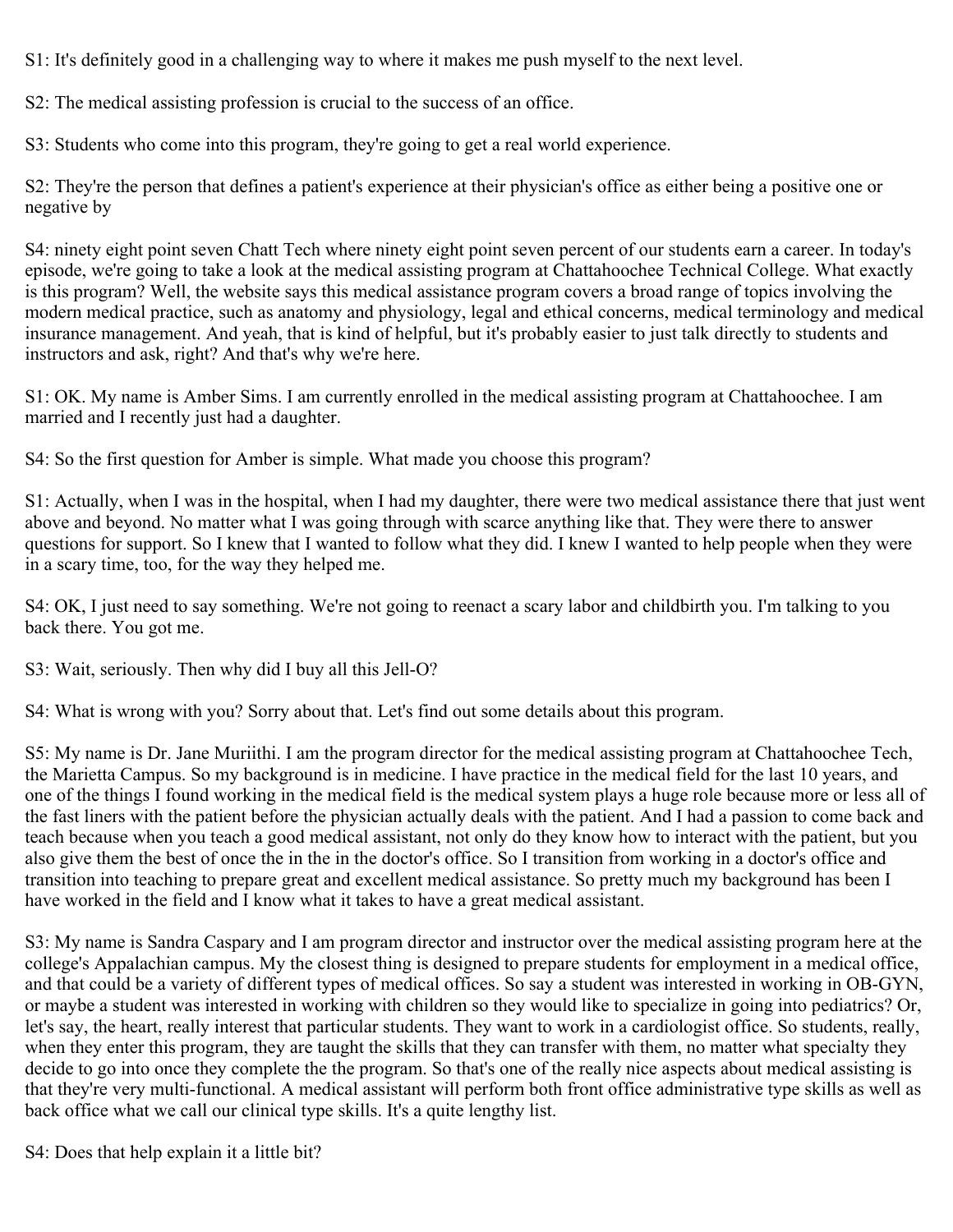S5: Now, I must add this most people usually will talk about a medical assistant is always the right hand of the doctor. So if you have a medical assistant who understand how the doctor wants the office ran, then that office of that facility runs real smoothly. So my goal at the end of the day, even as teaching is to make sure that that medical assistant understands the importance of their role working in the office on alongside a doctor.

S4: Let's bring amber back. She told us earlier that she entered this program specifically because of the medical assistance that helped her when she gave birth to her daughter. Amber, what happened?

S1: Like, I mean, I went into labor with my daughter and I ended up having to have a C-section in surgery, which was unplanned. It was an emergency. So I was very scared and very antsy about that. And these two medical assistance, they walked me through the whole procedure, call me down kind of went over what was going to happen. And even after when I was in recovery, they were back checking on me. My blood pressure, every few hours, they were there to assure me everything was OK. And then more or less, just their support, mostly.

S2: Are you sure you don't need me if you don't get out of here? I'm Stephanie Kupfer. I'm the dean of Health Sciences. I've been at Chattahoochee Tech for about 13 years now. I started out as an adjunct faculty. I'm a physical therapist and I then was the clinical coordinator and an instructor and the physical therapist assistant program, and later became the program director. And a year ago, I became the Dean Medical Systems a little bit different in that they have administrative responsibilities and clinical responsibilities. So their education is going to be focused in two different areas. One is going to be on hand with hands on skills and the other is going to be in terms of administrative tasks, some clerical. But also they have to have a good understanding of the laws that govern health care, the rules that govern health care. They need to be they will come out as health care professionals. They're the person that defines a patient's experience at their physician's office as either being a positive one or negative on their attitude and their skill level is crucial. Probably everyone has had that experience and can relate to how meaningful that role is.

S4: All right. Let's hear some nuts and bolts about the actual classes. How does this program work and what are the classes like so?

S1: Some of the classes are very difficult, which take a lot of studying and practice, and it just seems like once you master one thing, it's time to go on to the next.

S5: So the program is built into some masters, which is a year long. It is also full time. So a student has to remember they want to be full time more or less would not attend classes, and one has to be committed to be able to be here throughout the year. It's broken down into three semesters. The very first semester. We teach you a little back office where the patient talks and we deal with vital signs, patient intake. Those are the key things we talk about. The second semester we build on front office, we teach you a bit of building and insurance. We teach you how to bring in a patient with the patient. Those are things we build on to. We also teach a little more on the back of. So we have the EKG being able to draw blood. Then in your thoughts, some studies when you get an opportunity to definitely go out to the field with politics and ship and to apply everything that you have learnt and then that is an opportunity to attend afterwards.

S1: When we started the program together, there were five of us. Now we're down to four, but there's four of us and we have become so close that it's kind of like we've had this relationship with our teacher to where we can ask her questions. And with us being such a small group, we're able to work together more and kind of get through the program together, if that makes sense.

S3: Now, during the very last semester in the summer, there are two forces that they take one of those being the medical assisting seminar where essentially we're just reviewing program competencies for employment and certification for those students. So in that course, they would be knowing how to properly write a resum $\tilde{A}$ © or putting together thank you letters, filling out a job application. They even have to do a mock interview in that course. And then, as I mentioned previously, they do a medical assisting experiential, which is the students clinical experience. So again, they're taking the application of the classroom knowledge and skills and then transitioning those over to the work environment in a doctor's office.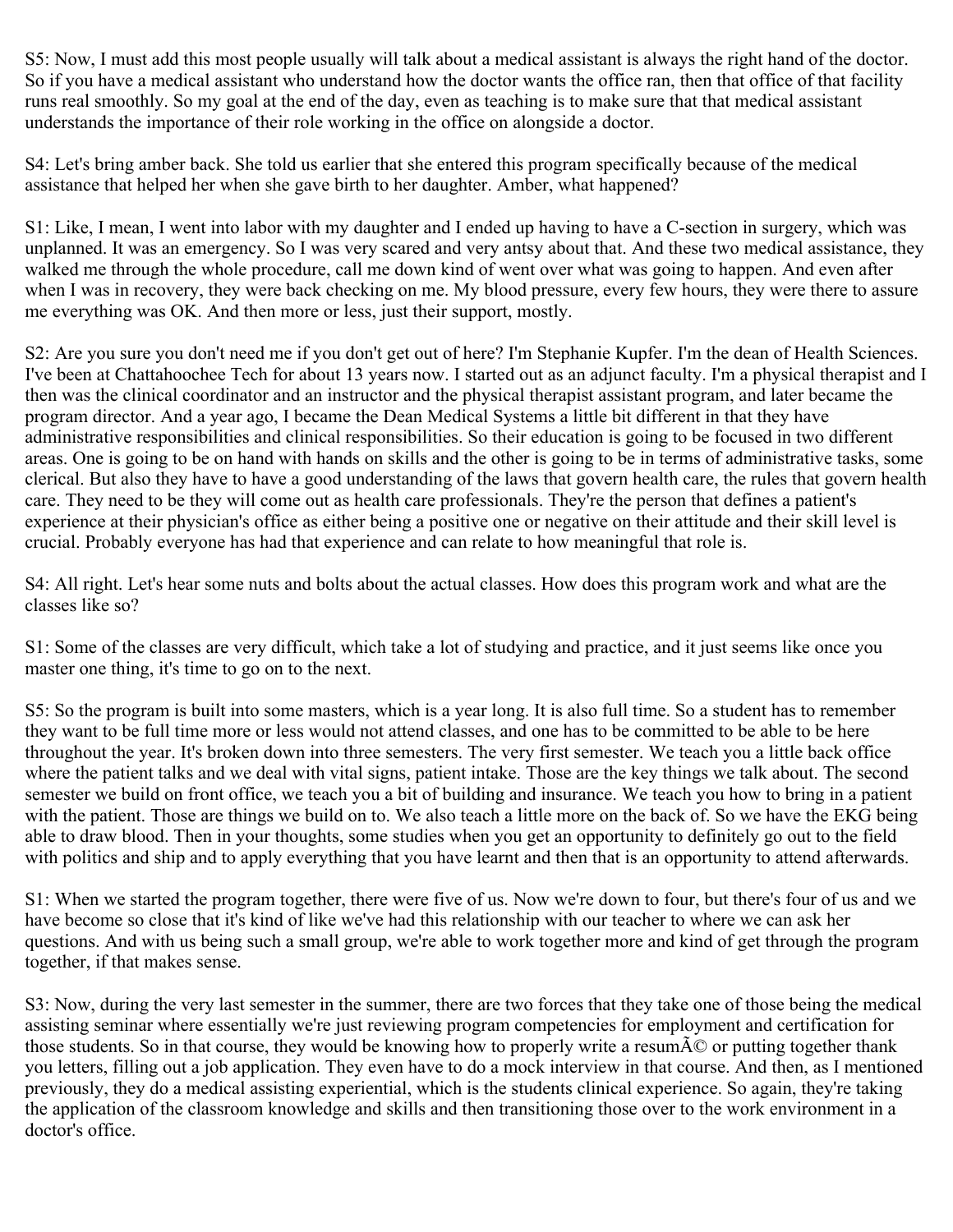S4: You're going to learn a lot in this program, but it begs the question is the medical assistant program at tech a springboard to other careers? Well, it can be. If you want it to be

S3: some of our students they know coming in that, you know, medical assisting is what I want to do forever and ever, and that's great. But others sometimes have decided when they come into the program that they want to go further and they want to work more in like a hospital type setting because medical assistance typically work in an ambulatory care setting so that it's going to be your doctor's offices, urgent care physicians, immediate needs but you don't typically see too many medical assistance work primarily in the hospital. I'm not saying that they don't. You just see them more so in a doctor's office type setting. So say a student was really interested in going that route. They really want to be in the hospital. Then they would transition. And if they wanted to go into the nursing program, if that interest them, they could certainly do that. Now our medical assisting program, we offer the diploma and the degree option for our students, so our students can also get an associate of applied science degree in medical assisting.

S4: Now you might be saying to yourself, I don't necessarily want to springboard into further education. I would be extraordinarily happy with being a medical assistant. And to that I say great because there's a lot of jobs out there for you.

S5: So the beauty about it is today we know that medical assistance are on high demand, so much due to the times when they end up in an office, they have the opportunity to get hired at the end of it all. So what happens during exigency? They learn how to become a team of that office do the same thing everybody else is doing, which also will lead into them. Getting hired for

S3: the purpose of the external ship is to give the student, you know, that clinical experience or that health care related experience. Rather, we don't guarantee student that you are going to get hired to direct internship. But we do help with job placement with our students, meaning that even after they complete the program, if they are not working where they did their X turn ship, let's say that internship didn't have a position available. So there you know, the students currently still seeking employment, you know, we still help students with job placement and getting them, you know, hired on as a medical.

S4: System, you heard that correctly. If at the end of it all, you don't get offered a job, you're going to have a team of people at tech helping you to find one. Is the medical assistant program at chat tech right for you?

S5: A good candidate for this program ties into a couple of things. Definitely one. We're looking for someone who is an individual who loves interaction. You like to interact with patients. You have person who likes conversation with patients because the basis of everything is your doing or working with a patient. So it's somebody who is interested in the well-being of others.

S1: I would say that I would highly recommend this program because, like I said, with the close one to one, and it's very informative, like we go from pharmacology to ethics in the workplace. So I thought this program, you can work just about anywhere. So when we learn our skills, we learn a little bit from each different department, like we learn how to assist in in offices where we learn to system pediatric offices. So this program more or less sets you out for where you can go any doctor's office and continue to study.

S5: You have the first line of first contact with patients, making you a vital ASN, an important person in the medical field, because without a medical assistant who would not be able to have the best care that a medical assistant would do. Being a medical assistant also opens up opportunities to other areas in the medical field. So I call it also as a stepping stone into greater places enables you, helps you know how to venture farther into the medical field. The medical assisting also opens an opportunity to give you an idea because you're working close by nurses doctors. It gives you a perspective of the different environments that you can grow in. So it being a place for you to start, then the place that you never have to end because there's a lot of opportunity to grow from it.

S4: Medical assistant graduates are equipped to work alongside doctors, nurses and other medical professionals as an integral part of an industrious health care team. Does this sound like the right fit for you? Go online and find out more at Chattahoochee Tech. Got it, you!